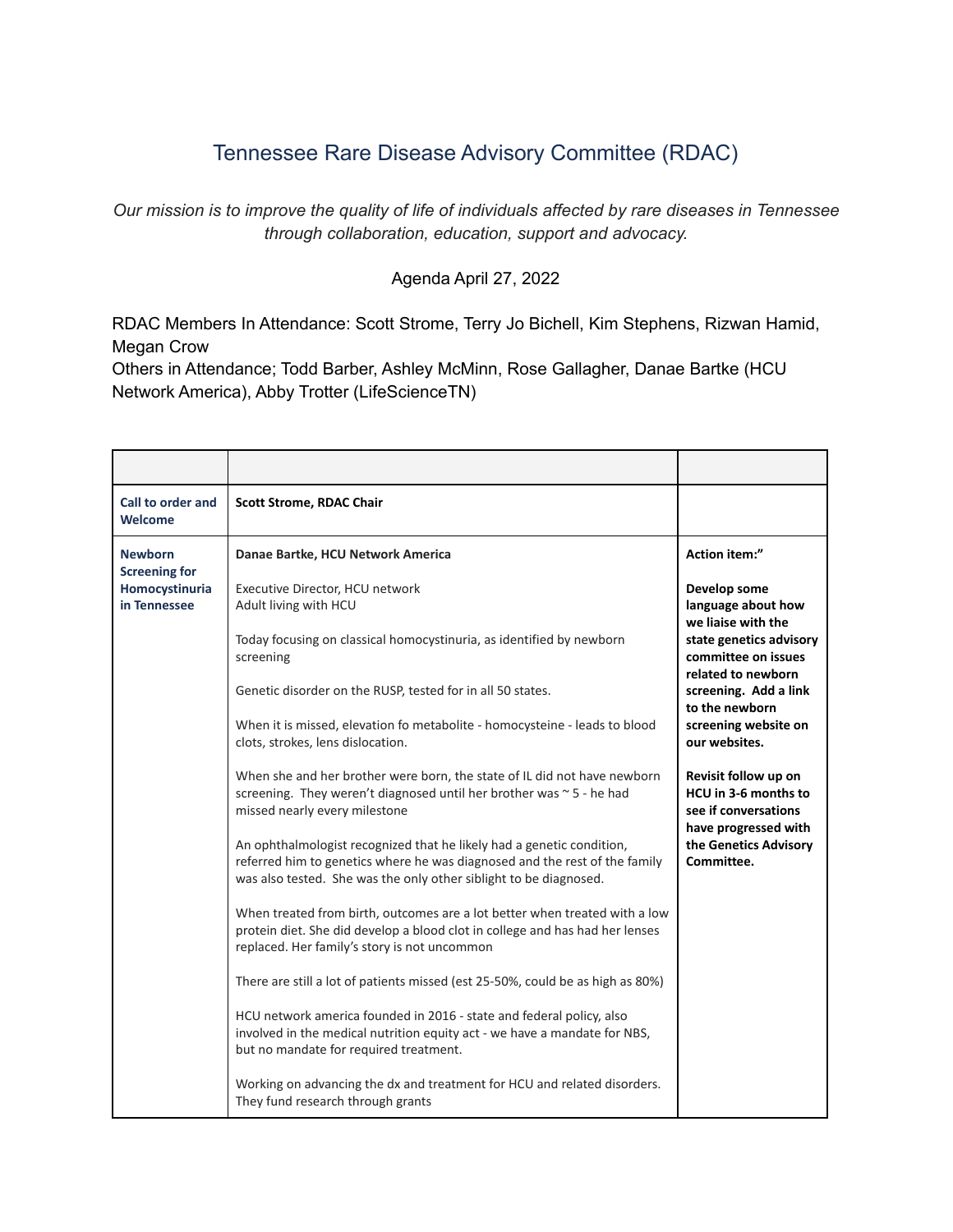|                                                                                | Strive to improve identification and outcomes of patients                                                                                                                                                                                                                                                                                                                                                                                                                                                                                                     |                                       |
|--------------------------------------------------------------------------------|---------------------------------------------------------------------------------------------------------------------------------------------------------------------------------------------------------------------------------------------------------------------------------------------------------------------------------------------------------------------------------------------------------------------------------------------------------------------------------------------------------------------------------------------------------------|---------------------------------------|
|                                                                                | Rizwan - TN uses methionine as the analyte and there is a push toward total<br>homocysteine or a ratio based screen with total homocysteine as as second<br>tier.                                                                                                                                                                                                                                                                                                                                                                                             |                                       |
|                                                                                | In Qatar - states use total homocysteine as a screening tool and pick up is<br>much higher.                                                                                                                                                                                                                                                                                                                                                                                                                                                                   |                                       |
|                                                                                | There is a worry about methionine taking too long to elevate at birth.                                                                                                                                                                                                                                                                                                                                                                                                                                                                                        |                                       |
|                                                                                | Q about process of adding a new analyte to panel? Patient support groups<br>come forward to advocate - chairs of the advisory committee will take it<br>over and do the background research - process can take up to a couple of<br>years                                                                                                                                                                                                                                                                                                                     |                                       |
|                                                                                | Q - what's the best way for our RDAC to make a recommendation to<br>Genetics Advisory Committee? We now have a subcommittee of the RDAC<br>that will liaise with that committee. Meetings are public, we will make sure<br>we are sending representatives - quarterly meetings - is there a place on our<br>website or on Genetics Advisory Committee website to give people who<br>would like to advocate at the state level for these issues - how would we<br>make this a process? Most GACs welcome this.                                                 |                                       |
|                                                                                | We could provide additional support for the GAC when they are advising<br>addition of a new disorder or changing the metrics - there is a<br>well-established path for this.                                                                                                                                                                                                                                                                                                                                                                                  |                                       |
|                                                                                | Q @ good models for medical formulas - in Illinois - formulas are provided<br>free by the state to kids with metabolic disorders. Thre are states that do<br>have programs, often times income based, don't tackle into consideration<br>other expenses - Her formula, out of pocket, would be over \$25K per year,<br>another medication is \$1800 per month. They are lobbying for medical<br>nutrition equity act at the federal level - that would end a lot of the<br>loopholes - Sarah Chamberlain - PKU news is leading much of that policy<br>effort. |                                       |
| <b>TN Expanded</b><br><b>Genomic</b><br><b>Diagnostics</b><br>Program update   | Rizwan Hamid, RDAC Member<br><b>Scott Strome, RDAC Chair</b><br><b>Chip Chambers, RDAC Member</b><br>Terry Jo Bichell, RDAC Vice-chair                                                                                                                                                                                                                                                                                                                                                                                                                        | Group will meet on<br>4/27 to discuss |
| / TN Rare and<br><b>Undiagnosed</b><br><b>Disease Network</b><br><b>Update</b> | Meeting later this afternoon                                                                                                                                                                                                                                                                                                                                                                                                                                                                                                                                  |                                       |
|                                                                                | The challenge - we have a document for circulation - different people at the<br>meetings all of the time. The goal is to get all parties together and circulate<br>comments.                                                                                                                                                                                                                                                                                                                                                                                  |                                       |
|                                                                                | Everyone has had a chance to review that draft. Today - make some final<br>decisions regarding next steps. Discussion will be more robust after we've<br>had this meeting this afternoon - then a longer time to share                                                                                                                                                                                                                                                                                                                                        |                                       |
|                                                                                | R. Hamid- making good progress. Building relationships, e.g. with illumina.                                                                                                                                                                                                                                                                                                                                                                                                                                                                                   |                                       |
|                                                                                | Key next step, once materials are finalized, to meet with Tenncare to make<br>sure they are in the loop on this effort.                                                                                                                                                                                                                                                                                                                                                                                                                                       |                                       |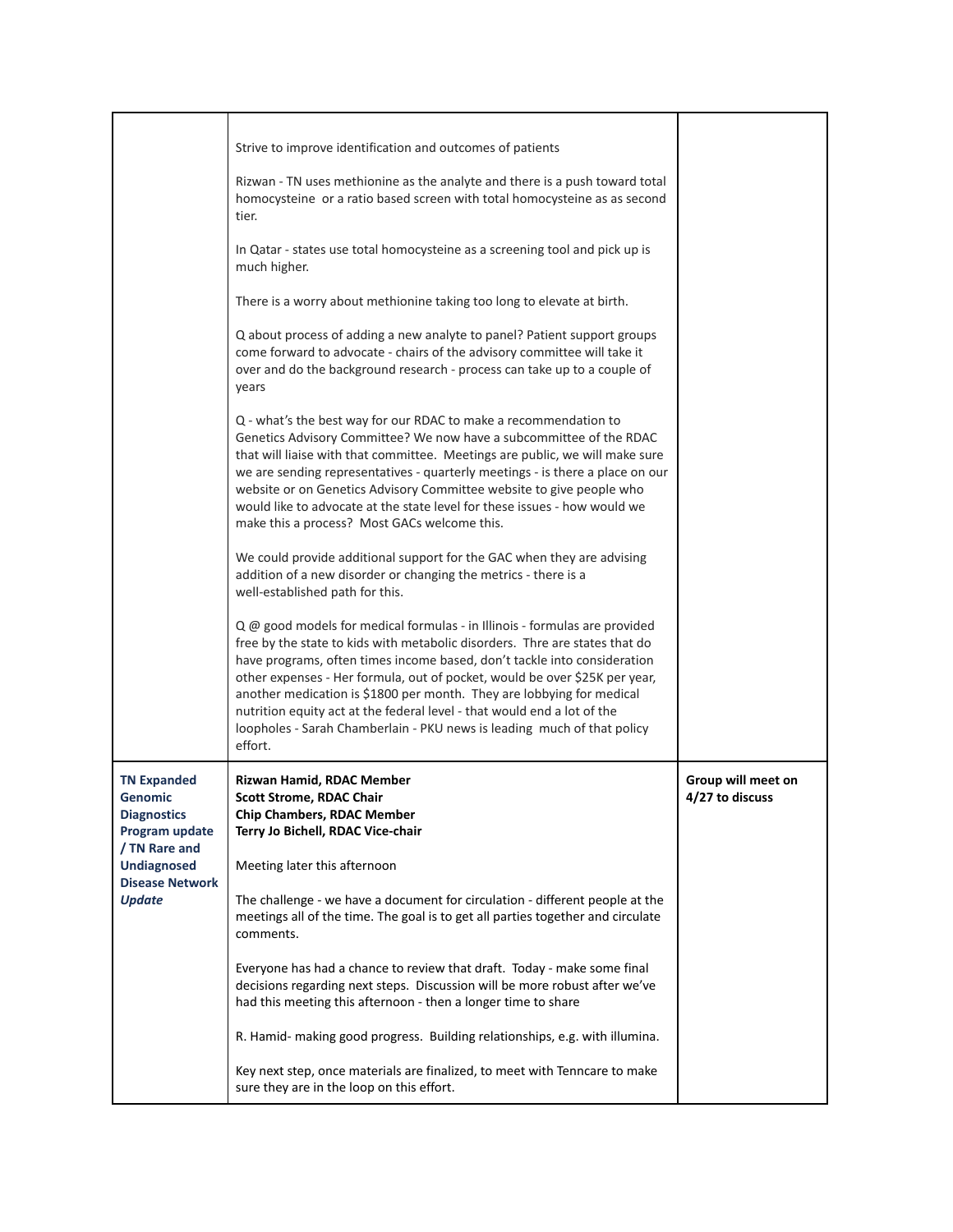| <b>Newborn</b><br><b>Screening</b><br><b>Opportunities</b><br><b>Update</b> | Kim Stephens, RDAC Member<br>Rizwan Hamid, RDAC Member<br>Abby Trotter, LifeScienceTN                                                                                                                                                                                                          | Will report back at<br>next meeting in follow<br>up to this meeting |
|-----------------------------------------------------------------------------|------------------------------------------------------------------------------------------------------------------------------------------------------------------------------------------------------------------------------------------------------------------------------------------------|---------------------------------------------------------------------|
|                                                                             | Group asked to present to the genetics advisory committee at meeting<br>tomorrow (4/28/22)                                                                                                                                                                                                     |                                                                     |
|                                                                             | Abby, Kim and Erin Frey will present to GAC about oour RDAC. They will<br>provide some information about the council and what it does.                                                                                                                                                         |                                                                     |
|                                                                             | Map of the different states and where they are in the NBS RUSP status - in<br>TN, we are one fo the better states in the country- cover all of the newborn<br>screening BUT we do not have a state law to codify that any screening that<br>comes down from the RUSP will be added to the NBS. |                                                                     |
|                                                                             | Tennessee is leading the nation in number of genes screened for on NBS                                                                                                                                                                                                                         |                                                                     |
|                                                                             | Q @ newborn hearing - is that part of the RUSP? Looking into this.                                                                                                                                                                                                                             |                                                                     |
|                                                                             | Vision screening is not normally a part of NBS, though is often done in the<br>hospital.                                                                                                                                                                                                       |                                                                     |
|                                                                             | In Texas there is a new bill being considered to create an NBS preservation<br>account.                                                                                                                                                                                                        |                                                                     |
|                                                                             | In Kansas, NBS for every baby at no charge, also creates a fund to support<br>treatment and referral systems for patients that screen positive.                                                                                                                                                |                                                                     |
|                                                                             | Looking at the landscape, they are thinking about opportunities in TN to<br>improve our newborn screening process.                                                                                                                                                                             |                                                                     |
|                                                                             | Q - asked about administration of these preservation funds - thought is that<br>they might be funded out of the medicaid programs.                                                                                                                                                             |                                                                     |
|                                                                             | There is some concern about the privately funded models of newborn<br>screening being a mechanism to pull funding from newborn screening.                                                                                                                                                      |                                                                     |
|                                                                             | There may be opportunities to streamline the paper work process for<br>individuals after they turn 18 - Q - Is there a medicare option here?                                                                                                                                                   |                                                                     |
| <b>RDAC Step</b><br><b>Therapy</b><br><b>Working Group</b><br><b>Update</b> | <b>Reginald French, RDAC Member</b><br><b>Megan Crow, RDAC Member</b><br>Kim Stephens, RDAC Member                                                                                                                                                                                             |                                                                     |
|                                                                             | Step therapy has passed the house and the senate with final language and is<br>on its way to the governor's desk - this bill wil regulate step therapy and<br>create an exception process that is more streamlined and easier.                                                                 |                                                                     |
|                                                                             | They took tenncare out of the bill, so it was less controversial - it's thought<br>that the governor will sign this next week. It will apply to private insurance<br>only.                                                                                                                     |                                                                     |